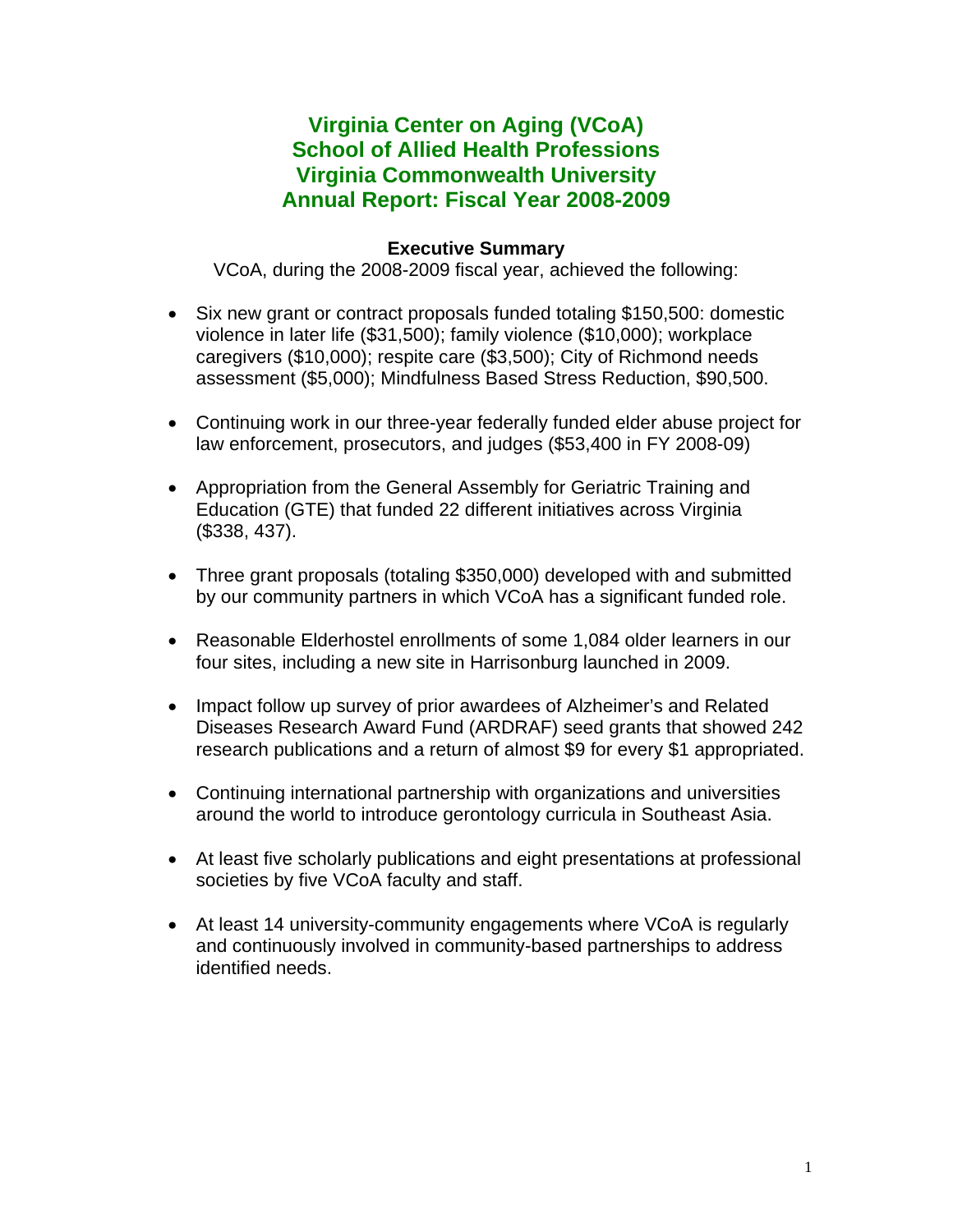#### **1. Progress on Objectives for Fiscal Year 2008-2009**

VCoA listed seven objectives for 2008-2009, which are listed below and organized according to our legislated mandates of interdisciplinary studies, research, and information and resource sharing. We have met each objective.

#### **Interdisciplinary Studies**

- 1. VCoA intended to address critical challenges to Elderhostel enrollments and lodging, acknowledging limitations of a deteriorating economy. VCoA continued to submit prospective programs and new initiatives 8-10 times annually to Elderhostel, Inc., for its approval. During FY 2008-09, VCoA conducted eight new programs, one of which received special recognition from Elderhostel's Office of the President. We also designed and received approval for eight new programs for fall/winter 2009 and spring 2010. In late summer 2008, VCoA proposed and received Elderhostel's approval for a new site location and a new program at Harrisonburg. Its first program in June 2009 proved attractive to Elderhostel participants and successfully met its maximum enrollment.
- 2. VCoA intended to capitalize upon its growing reputation in the matters of domestic and family violence in later life, due largely to the leadership of the project director and coordinator of our collaborative projects. We sought greater engagement of prosecutors and judges in our federal OVW project and continued collaboration with other agencies in our DCJS projects; these actions help ensure that violence against and exploitation of older adults will be better recognized, appropriately investigated and prosecuted, and ultimately lessened because of this work. We participated in the annual conference of the Virginia Coalition for the Prevention of Elder Abuse (VCPEA) and a training conference at Radford University.
- 3. VCoA continued leadership within the Area Planning and Services Committee (APSC) on aging with lifelong disabilities, helped recruit new members, and co-sponsored a regional workshop (*Live and Learn with a Healthy Heart*) in November 2008 and a statewide conference (*Community Supports: Caregivers and Consumers*) in June 2009. Our work has generated several invitations for elaboration, resulting in keynote addresses at the First Annual Conference on Down Syndrome and Dementia in Boston in November 2008 and the International Gerontology Synthesis Conference at Andhra University, Visakhapatnam, Andhra Pradesh, India, in March 2009.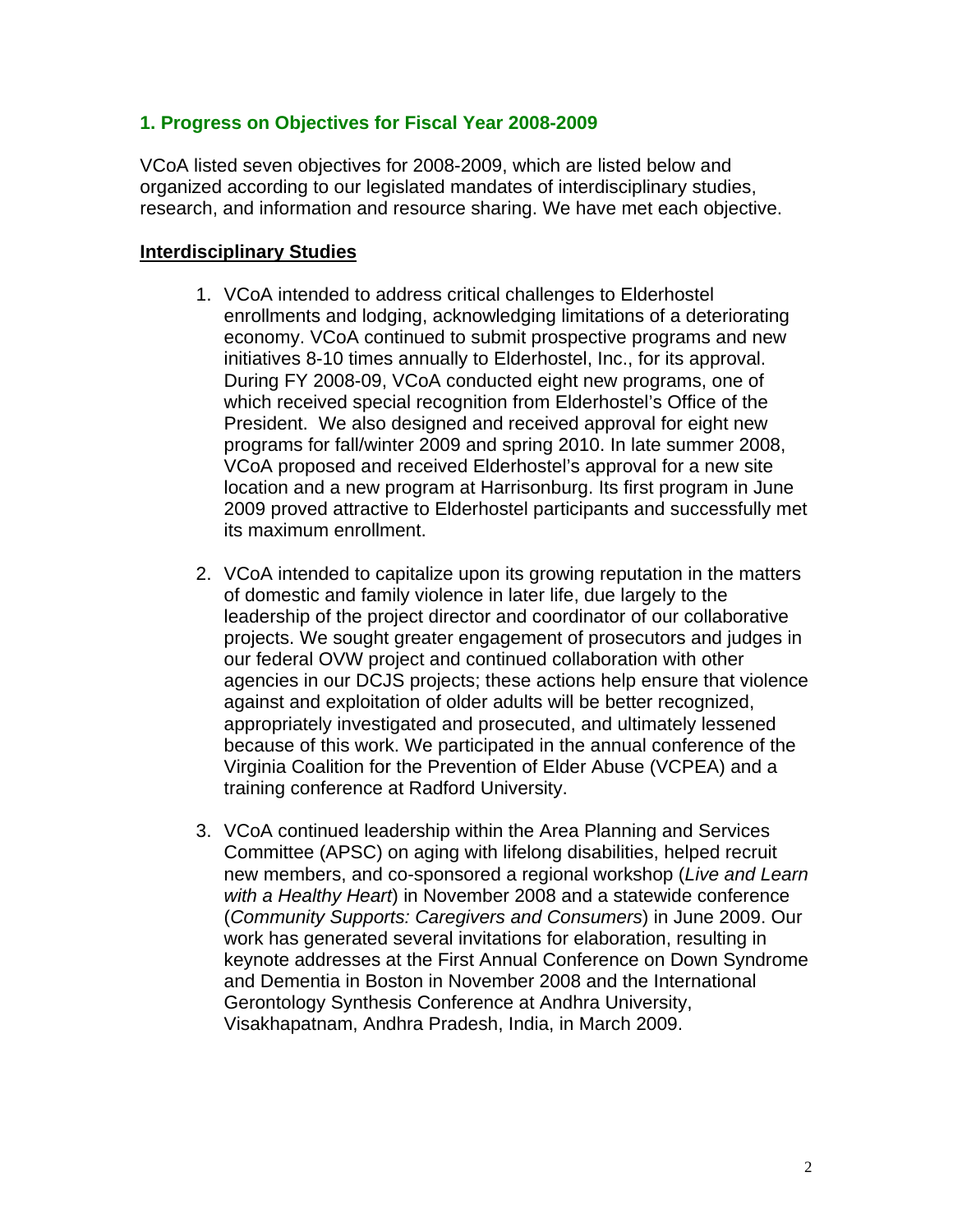### **Research**

- 4. VCoA continued its administration of, and advocacy for, the Alzheimer's and Related Diseases Research Award Fund (ARDRAF), a state-funded seed grant program to stimulate promising lines of inquiry into the causes, consequences, and treatments of dementing illnesses. During this year VCoA clarified the eligibility and application process, was assisted by a multidisciplinary team of expert reviewers from across Virginia and around the world, and awarded its  $117<sup>th</sup>$  grant.
- 5. VCoA continued its evaluation of an evolving, partnered project to assist employers in central Virginia, including the VCU Health System, who wish to help their employees who are family caregivers. The project, Workplace Partners for Eldercare, has been re-funded through December 2009.

### **Information and Resource Sharing**

- 6. VCoA has maintained its extensive university-community partnerships on the boards and task forces of at least a dozen non-profit agingrelated organizations, offering *pro bono* gerontological expertise and technical assistance to the benefit of the elders and families that these organizations serve.
- 7. VCoA continued to partner with statewide aging-related organizations in order to disseminate research findings and to expand training for professionals across Virginia. VCoA co-developed and co-sponsored nine annual conferences during FY 2008-2009.

### **2. Contributions to the University, Fiscal 2008-2009**

Initiatives supporting the VCU 2020 Strategic Plan:

- "Taking our position among the top research institutions"
	- o VCoA has successfully helped secure six grant projects this year, and a no-cost extension.
- "Serving VCU's many communities"
	- o VCoA's work is addressing statewide both the aging and disabilities communities. Initiatives during this fiscal year focused on lifelong learning, employed workers who are family caregivers, training of professionals in geriatrics, aging with lifelong disabilities, and domestic and sexual violence against older women.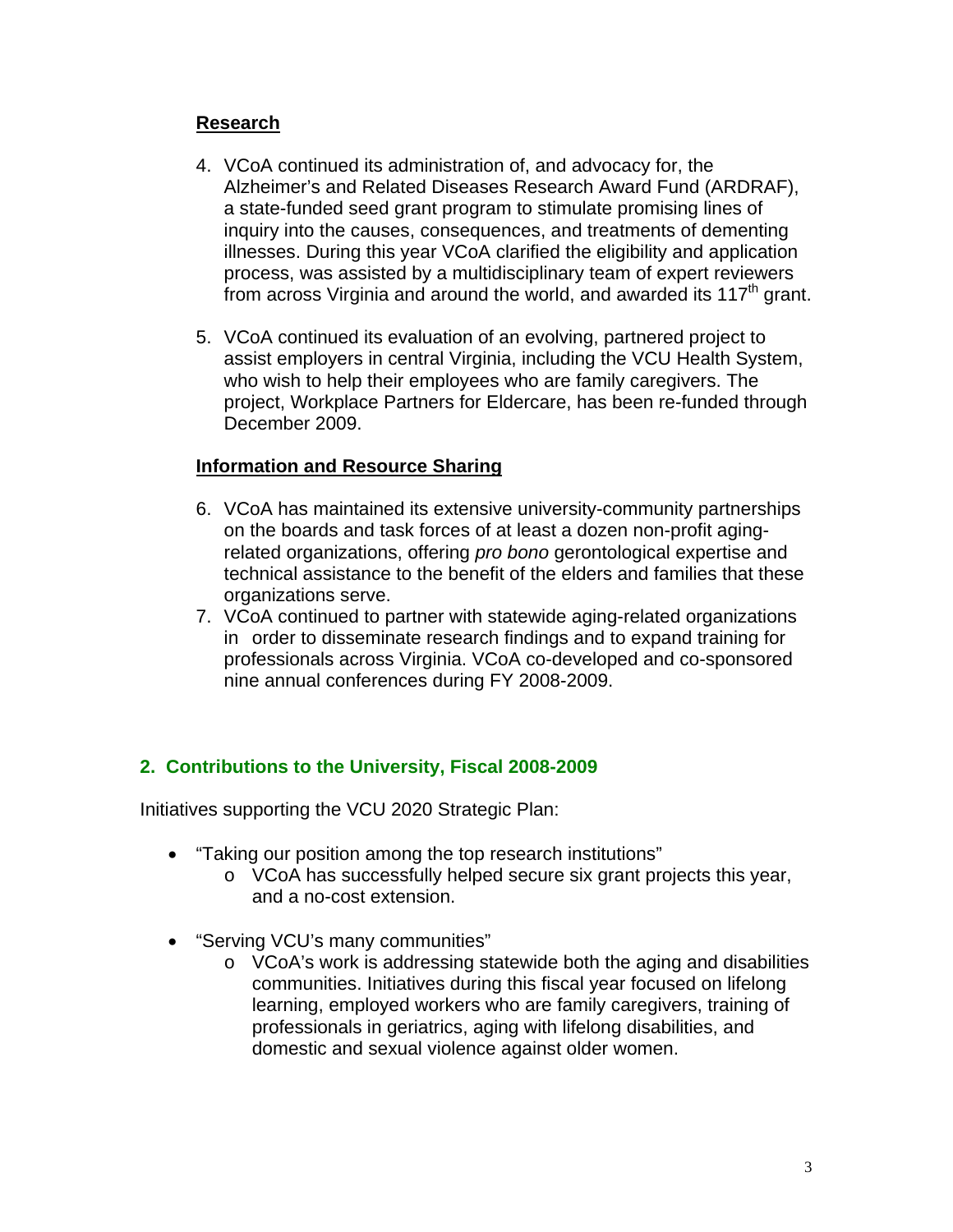- "Developing a global presence"
	- o VCoA is representing VCU in a continuing pioneering effort to introduce applied educational gerontology in Japan and India. Following a successful international gerontology synthesis conference in Okinawa in March 2007, we worked with colleagues from universities in the U.S., Japan, China, India, the World Health Organization, and others to conduct an international invitational gerontology conference in March 2009 at Andhra University, Visakhapatnam, Andhra Pradesh, India. See [http://www.andhrauniversity.info/home.html.](http://www.andhrauniversity.info/home.html)
- "Leveraging our strengths and building bridges through interdisciplinary activities"
	- o VCoA partnered with 33 units of VCU, as well as with at least 302 local or regional, and 43 statewide, agencies, departments, nonprofits, organizations or businesses across Virginia, in calendar 2008 in interdisciplinary training, research, and information sharing.
- "Maintaining VCU as a Model for University/Community Partnerships"
	- o 1) VCoA co-maintains the Lifelong Learning Institute in Chesterfield through a partnership with the Chesterfield County Public Schools, and the support of the Chesterfield County Board of Supervisors. In fiscal 2008-2009 the LLI conducted 315 classes, engaging 1,814 mid-life and older students.
	- o 2) VCoA directs the multi-jurisdictional Area Planning and Services Committee (APSC) as a model project to address the needs of aging adults with lifelong disabilities and their family caregivers. APSC membership covers Richmond City, Chesterfield, Hanover, and Henrico counties and includes representatives from VCU, agencies in mental retardation, healthcare, parks and recreation, aging services, banking, communities of faith, and other sectors, as well as family caregivers.
	- o 3) VCoA and Senior Connections: The Capital Area Agency on Aging partnered to complete and extend work on Workplace Partners for Eldercare, a project funded by the Richmond Memorial Health Foundation, to assist caregiving employees of some 20 employers in central Virginia. VCoA developed and collected data from on-line survey and in-person interviews with human resources managers and work/life coordinators to determine extant elder care programs or services and potential initiatives.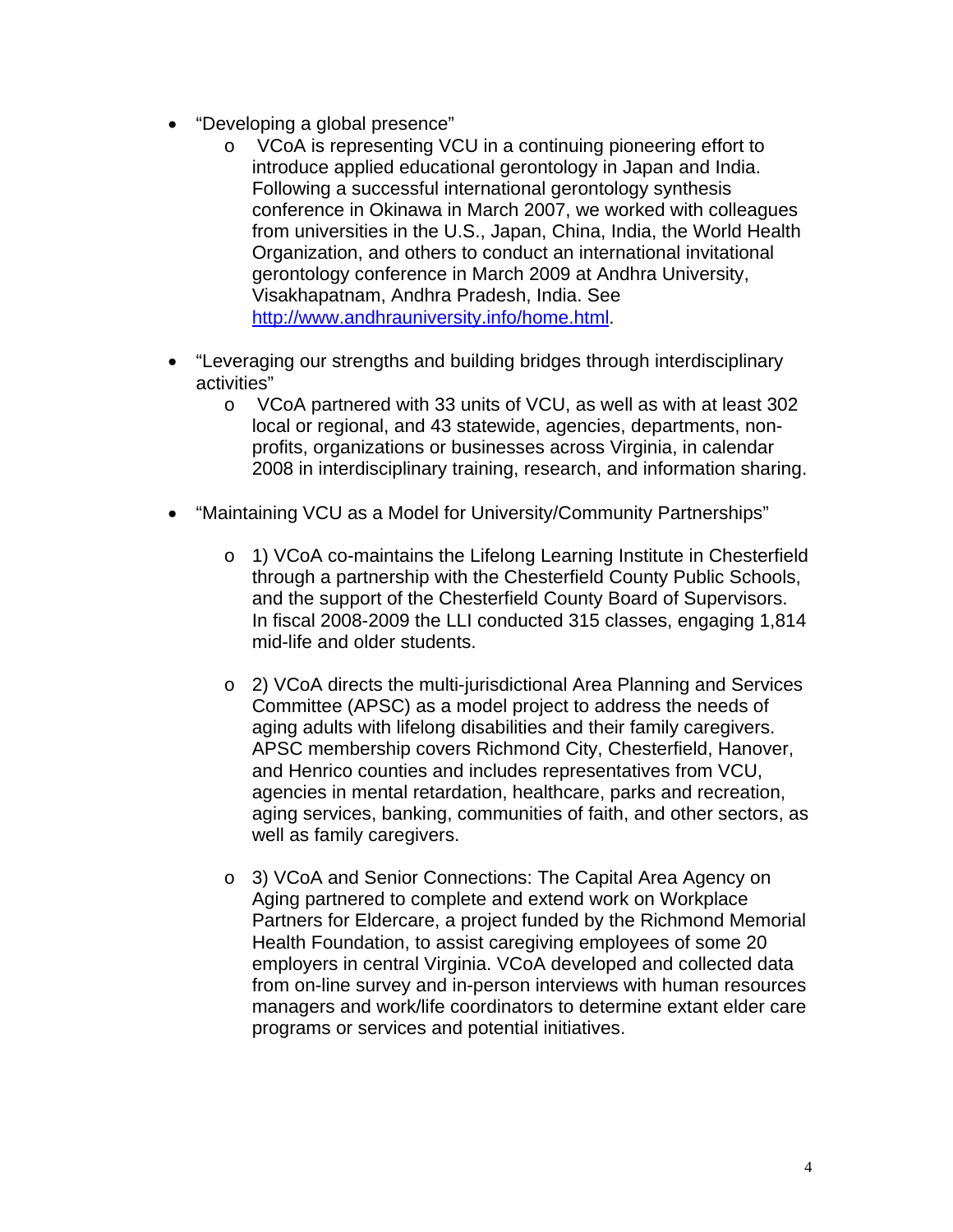# **3. Highlights of Accomplishments**

Listed according to our three primary mandates in the Code of Virginia:

#### **Interdisciplinary Studies**

### **Geriatric Training and Education (GTE)**

VCoA administers the Geriatric Training and Education (GTE) initiative, an annual appropriation from the General Assembly to help build up the capacity of the Commonwealth's geriatric workforce. GTE is the only state funded geriatric education offered in the Commonwealth. We received proposals on September  $1<sup>st</sup>$ , November  $1<sup>st</sup>$ , and January  $5<sup>th</sup>$  in the current fiscal year and, after third party review, awarded 22 projects in amounts from \$1,000 to \$25,000 that are affecting Virginians in each geographic region. These workforce projects included:

- *Virginia Community Provider Geriatric Education Scholarships*, enabling 65 non-geriatricians to receive three days of training as participants in the April 2009 annual conference of the Virginia Geriatric Society in Williamsburg
- *Expanding the Workforce to Provide Medication Therapy Management for Older Adults: A Continuing Education Certificate Program for Pharmacists in Virginia,*  by the VCU School of Pharmacy
- *Geriatric Alcohol Education,* by the Virginia Department of Alcoholic Beverage Control
- **Statewide Palliative Care Training for Long Term Care Nursing Staff Using** *End-of-Life Nursing Education Consortium (ELNEC) Geriatric Curriculum*, by the Virginia Association of Nonprofit Homes for the Aging
- *Roanoke Wellness Day Model of Care for Community Dwelling Elders,* by the Carilion Center for Healthy Aging
- *Rappahannock Geriatric Rural Health Resident Program*, by the Rappahannock Area Health Education Center
- *Aging through a Different Mirror: Intellectual Disabilities, Aging & Dementia,* Danville-Pittsylvania Community Services Board
- *Early Alzheimer's Support and Education Program,* by the Alzheimer's Association Southeastern Virginia
- *Three Rivers Active Living Every Day (ALED) Program,* by the Three Rivers Health District
- *Collaborating to Fight Alzheimer's Disease: Integrated Approaches to Research Treatment and Caregiving*, by the University of Virginia Institute on Aging

#### **Central Virginia Training Alliance to Stop Elder Abuse, Neglect and Exploitation**

VCoA and a coalition of Richmond area law enforcement agencies, Commonwealth's Attorneys Offices and service providers were awarded one of 10 competitive grants in October 2006 to pilot a three-year training project for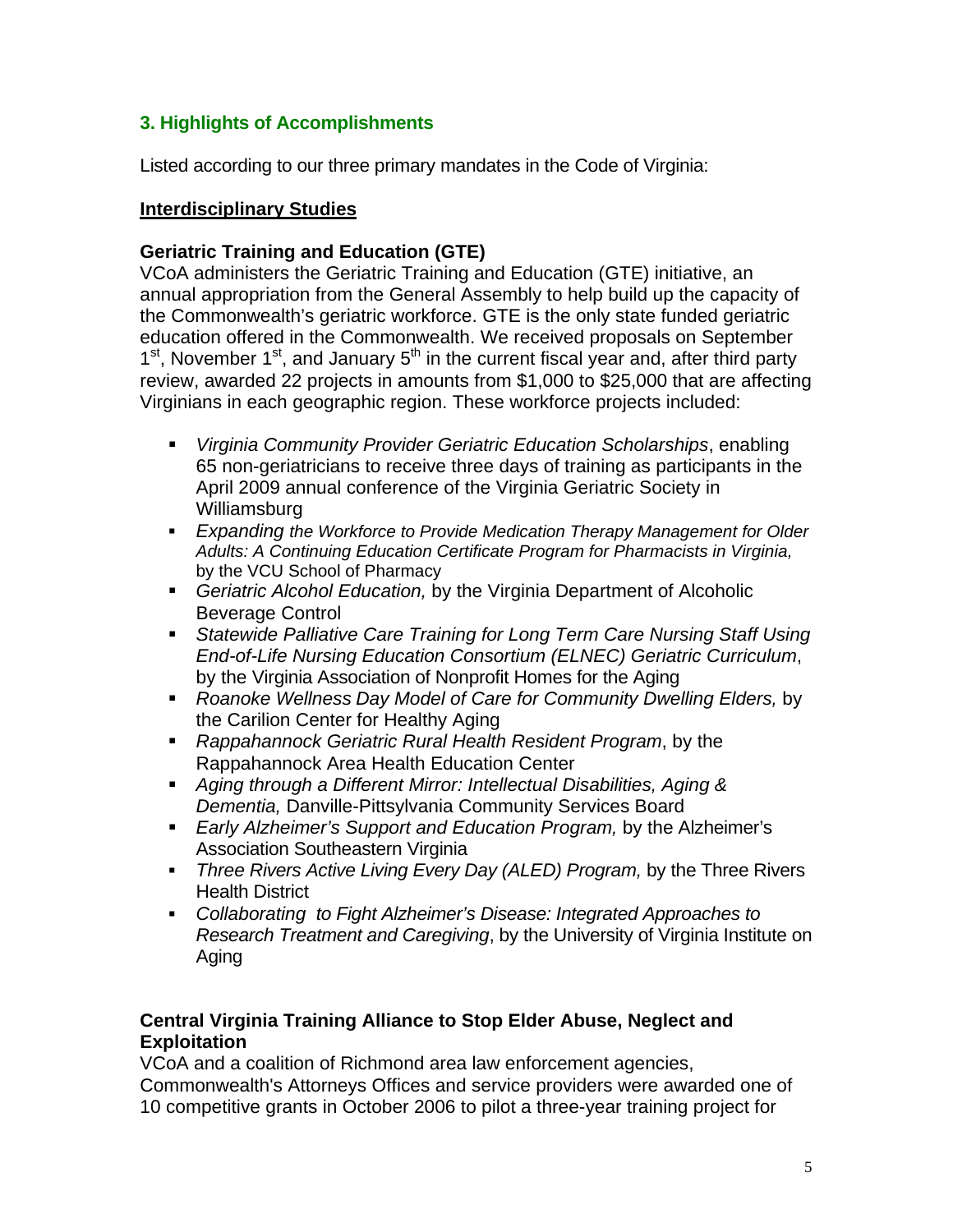criminal justice professionals on elder abuse, neglect and exploitation. The project, funded by the federal Office on Violence Against Women (OVW), U.S. Department of Justice, focuses on building cross-sector collaboration (investigation to prosecution) and establishing expertise through training. Accomplishments in FY 2008-09 include the following:

- Conducting the two-day course *Elder Abuse Training for Law Enforcement Officers* five times, training 121 law enforcement officers and 13 participants from other disciplines. The last of these trainings, in December 2008, was a pilot of the newly revised curriculum hosted at the request of the Office on Violence Against Women, USDOJ.
- Offering an advanced training for detectives and investigators, *Elder Financial Exploitation, Undue Influence, and Investigative Strategies*, in October 2008 with 34 participants.
- **Sending eight local prosecutors to attend the three-day national training,** *Prosecuting Elder Abuse Cases.* One local judge attended the national judicial institute, *Enhancing Judicial Skills in Elder Abuse Cases Workshop.*
- Receiving, in October 2008, continuation funding to provide a training event for direct service providers and a cross-training event for a variety of disciplines, conduct a community needs assessment for outreach, service delivery, and staff training, and implement outreach and service delivery to older victims.
- Developing and submitting through our partner, Senior Connections, a two-year, \$150,000 continuation funding request to OVW in February 2008 to provide additional trainings, conduct a community needs assessment, and plan for and implement outreach and service delivery to older victims. This proposal was successful.

#### **Alcohol and Aging Awareness Group (AAAG)**

Responding to an Act of the General Assembly requiring all state agencies to plan for the aging of Virginia, VCoA collaborated with the Virginia Department of Alcoholic Beverage Control to form the Alcohol and Aging Awareness Group (AAAG) to address alcohol misuse and the interactions of alcohol and medications. The Group has developed a website, written and produced informative brochures for the public, and initiated training forums for service providers on assessing, screening, and referring older adults at risk. This fiscal year the Group:

• Sponsored the *Get Connected Toolkit Training* on September 24, 2008, to teach use of this effective federal product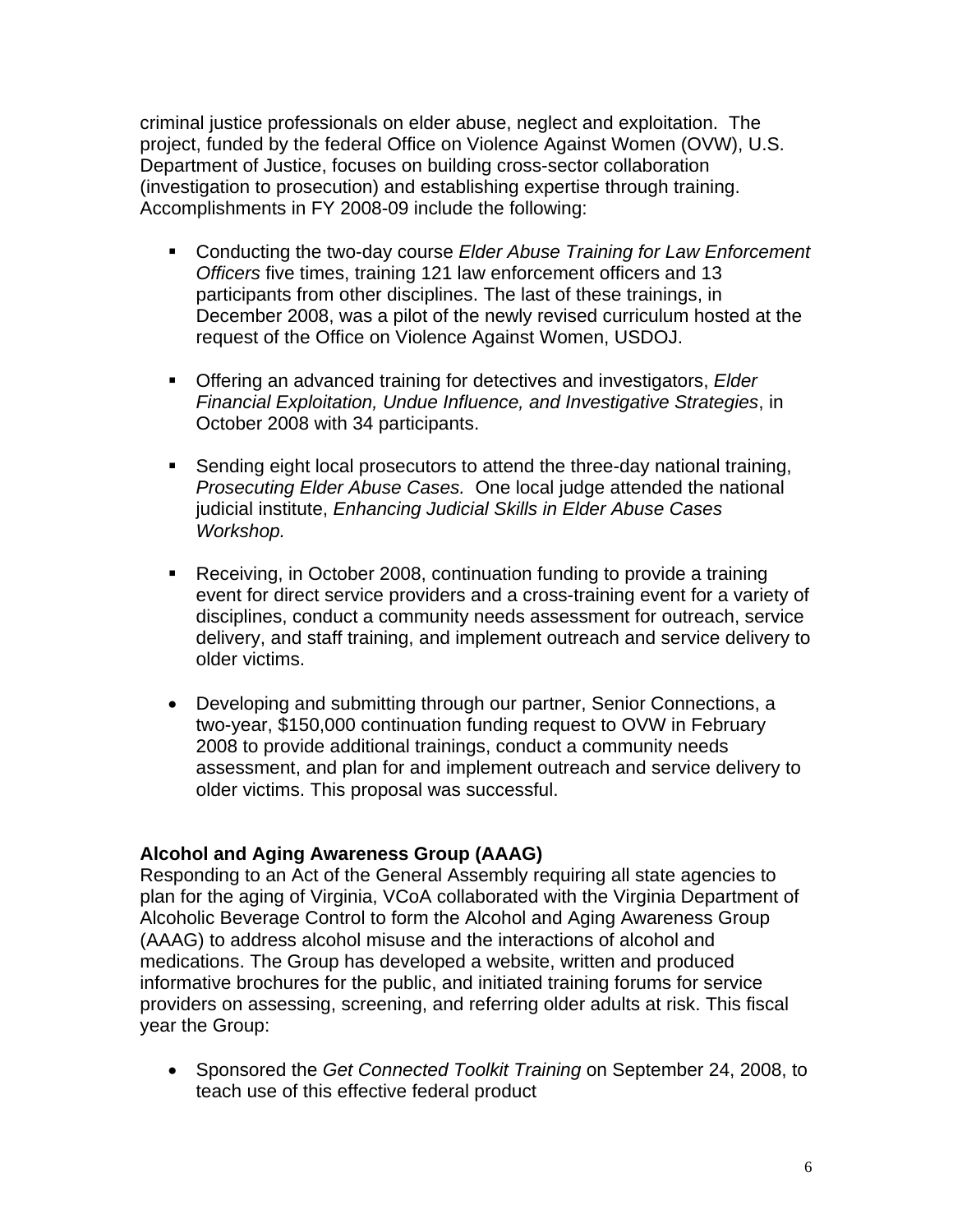- Conducted the second *The Hidden Epidemic* conferenc*e* in April 2009 for a statewide audience of social workers, nurses, and other service providers on the signs and symptoms of alcohol misuse in older adults and the potential risk of alcohol and medication interactions
- Distributed the DVD from the previous *The Hidden Epidemic* conference and conducted a public awareness media campaign.

# **Elderhostel and Lifelong Learning**

VCoA has offered Elderhostel learning programs for older adults since 1979, and is among the top 20 of some 1,000 providers in the United States. VCoA is also founding co-sponsor (2003) of the Lifelong Learning Institute of Chesterfield, whose growing operations are discussed separately under "Community Partnerships." Dr. Jane Stephan directs VCoA's Elderhostel and lifelong learning programs, while Catherine Dodson coordinates Richmond Elderhostel. Noteworthy Elderhostel achievements in this fiscal year include:

- Enrollments Down Slightly**.** VCU-Elderhostel programs in Richmond, Natural Bridge, Staunton, and Harrisonburg drew 1,084 participants in 44 four-day and six-day programs during FY 2008-09, representing 6086 person-days of discretionary and program spending contributions to Virginia's economy. (209 people in 10 four-day programs and 875 people in 34 six-day programs). The Staunton programs are in partnership with the American Shakespeare Center.
- New Elderhostel Programs**.** VCoA is one of the largest providers of Elderhostel programs in the United States. It remains so because of never-ending initiatives. VCoA submits prospective programs to Elderhostel, Inc. for approval eight times annually. During FY 2008-09, VCoA conducted eight new programs, one of which received special recognition from Elderhostel's Office of the President. We also designed, submitted proposals, and received approval for eight new programs for fall/winter 2009 and spring 2010.
- One of VCoA's new Natural Bridge programs, *A 21st Century Chautauqua*, evokes the concept and atmosphere of its namesake, a 19<sup>th</sup> century learning camp in upstate New York. The August 2008 *Chautauqua*  showcased 12 of our best instructors from all four of our traditional Elderhostel locations, i.e., Natural Bridge, Richmond, Staunton, and Hampton Roads. Moreover, our *Chautauqua* allows us to expand enrollment from the usual 44 learners (one program) to 120 (three programs); it filled to maximum capacity, with a wait-list, and was rated exceptionally well by participants.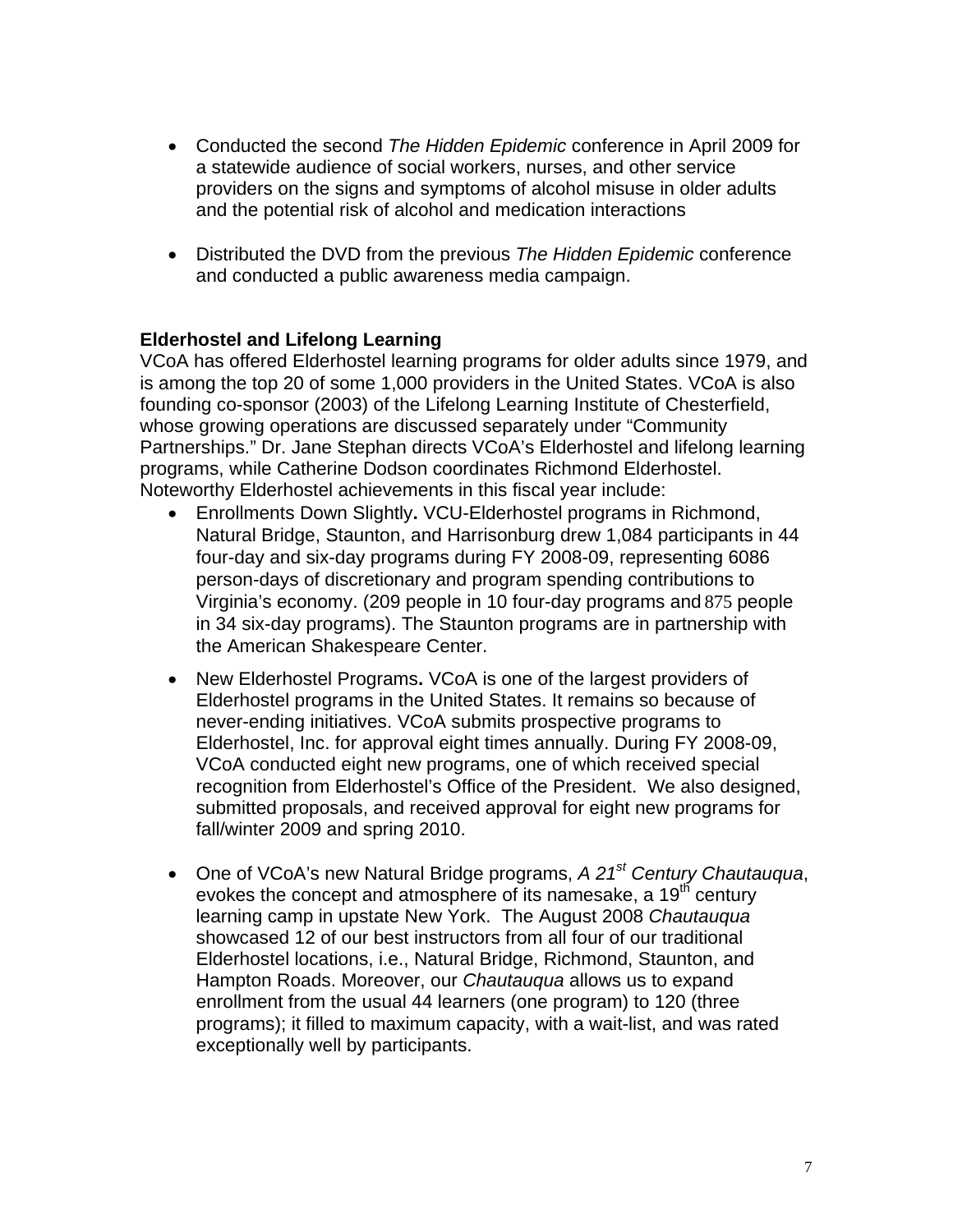- New Elderhostel Program Location**.** In late summer 2008, VCoA proposed and received Elderhostel's approval for a new site location and a new program at Harrisonburg. The first program in June 2009 proved attractive to Elderhostel participants and successfully met its maximum enrollment.
- Elderhostel and Lifelong Learning Community Outreach**.** VCoA provided "ambassador" presentations about Elderhostel, VCoA, and the Lifelong Learning Institute to several audiences, including 60 people at Brandermill Rotary at Swift Creek, and 107 people of the AARP Chapter at an African-American Methodist Church in Richmond.

#### **Central Virginia Task Force on Domestic Violence in Later Life**

VCoA is the leading agency in the Central Virginia Task Force on Domestic Violence in Later Life, a regional collaboration of aging services, criminal justice professionals, domestic and sexual violence programs, and allied professionals working to raise awareness and improve the community response to older women who experience domestic and sexual violence. VCoA administered two grant projects on behalf of the Task Force:

- Central Virginia Task Force on Domestic Violence in Later Life Project: The Virginia Center on Aging, as lead agency, was awarded \$33,040 in continuation funding to administer and implement this project in calendar year 2009. Funding is through the Virginia Services, Training, Officers, Prosecution (V-STOP) Violence against Women grant program, administered by the Virginia Dept. of Criminal Justice Services.
- Family Violence Project: The Virginia Center on Aging, as lead agency, was awarded \$9,318 in continuation funding to administer and implement this project in calendar year 2009. Funding is through the Virginia Domestic Violence Victim Fund, Virginia Department of Criminal Justice Services.

#### **Take Back Your Life**

VCoA collaborated with Senior Navigator on two funding proposals to pilot an innovative, positive, community-based and interactive confidential Internet project in the Tri-Cities area for future statewide replication. Both proposals were awarded funding in late 2008. The initiative will raise awareness in region that: 1) domestic violence occurs in later life, 2) there are unique aspects of domestic violence in later life, and 3) faith-based leaders and community-based leaders can respond and help people in abusive situations take back their lives. The project will also give individuals, clergy, faith community (parish) nurses, lay leaders, and professionals a better understanding of the issues specific to the older adult population and equip them with resources for those in need. Key components include convening focus groups, designing an online "Solution Center," developing a training module for faith-based leaders and community-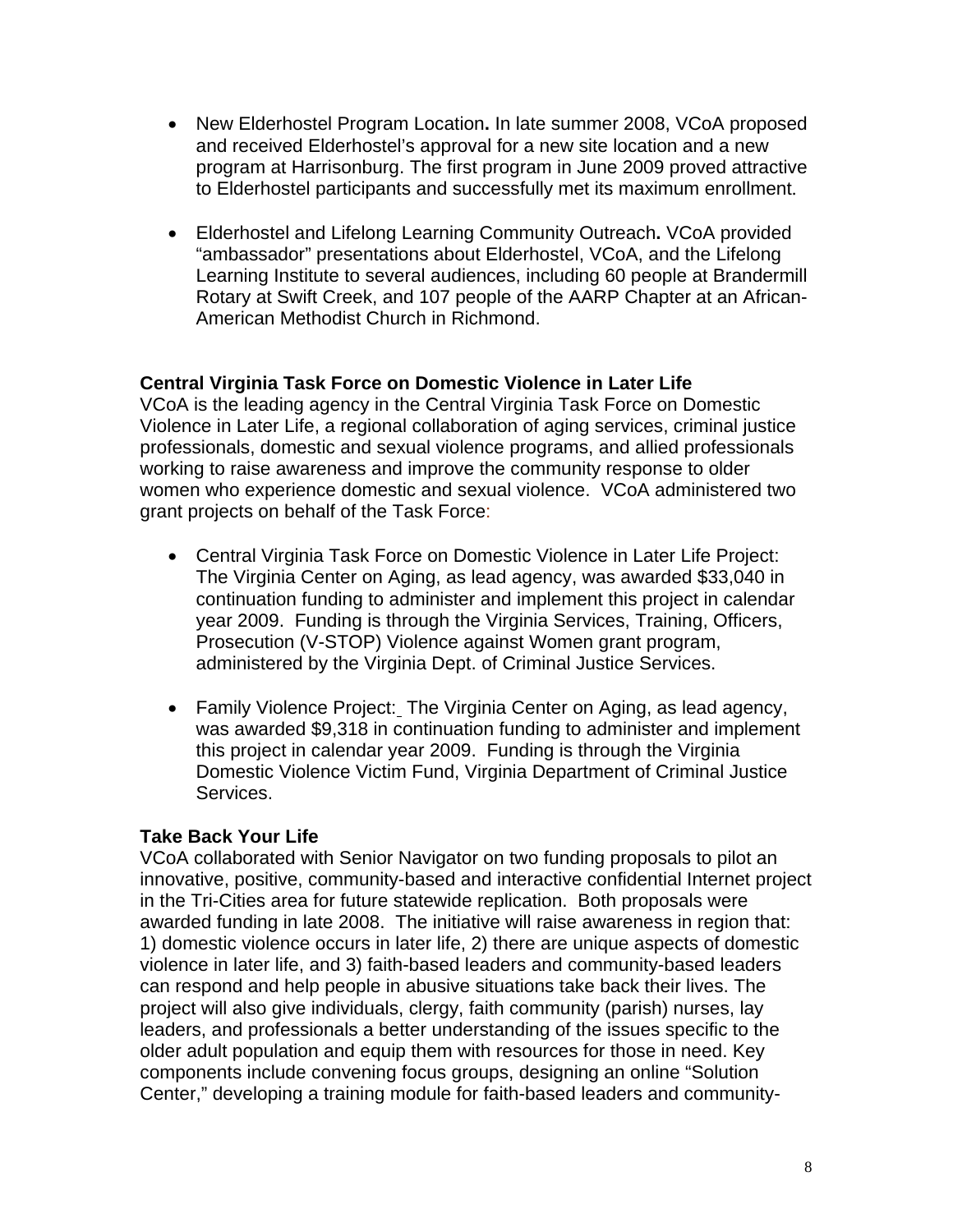based providers, and launching the Solution Center and deploying the training module.

### **Old***er* **Dominion Partnership:**

VCoA was central to the conceptualization and launching of the Old*er* Dominion Project, a broad undertaking by businesses, government, and non-profits, led by the Southeastern Institute of Research, to understand the aging of Virginia, create appropriate business opportunities, and increase public awareness of the implications for Baby Boomers and other generations. VCoA's Paula Kupstas and Ed Ansello are currently serving on the Statewide Database Work Group.

# **Virginia Victim Assistance Academy (VVAA)**

Partnering in a federal project led by the Virginia Department of Criminal Justice Services, VCoA helped to launch week-long residential academies for law enforcement and victim/witness personnel in July 2008 and August 2009 at the University of Richmond campus. VVAA is a multi-year project funded by the U.S. Department of Justice. VCoA has worked on curriculum development, training, and sustainability aspects of the Academy. Other partners include staff from other units of VCU (Internal Medicine and Psychiatry, Social Work, Sociology, Wilder School of Public Policy, etc.); the Virginia Departments of Corrections and Social Services; the Office of the Attorney General; and several other public and private organizations. VCoA's Ed Ansello and Lisa Furr serve on the advisory committee and Furr as faculty at the training.

### **Additional Grant Proposal Submitted:**

VCoA's Bert Waters assisted with proposal development for a Pilot and Project Support Grant entitled, *Intervention to Connect Palliative Care and the Emergency Department*, submitted by the VCU Massey Cancer Center and funded by the National Palliative Care Research Center.

# **Research**

### **Alzheimer's and Related Diseases Research Award Fund (ARDRAF)** VCoA

administers the Alzheimer's and Related Diseases Research Award Fund (known as ARDRAF) for Virginia-based researchers. Since 1982, VCoA has now awarded 117seed grants in a total outlay of \$2.06 Million, which have, in turn, brought back to Virginia over \$17.9 Million in larger grants from the likes of the National Science Foundation and the National Institutes of Health, for a return on investment of almost \$8.70 for each dollar appropriated. In addition, we have documented 242 related scientific and professional publications stemming from the project funded through the ARDRAF

### **Mindfulness Based Stress Reduction for Alzheimer's Caregivers**

 VCoA is the Principal Investigator for this collaborative study with the VCU Department of Psychology, as part of the federal Alzheimer's Disease Supportive Services Program conducted by the Virginia Department for the Aging with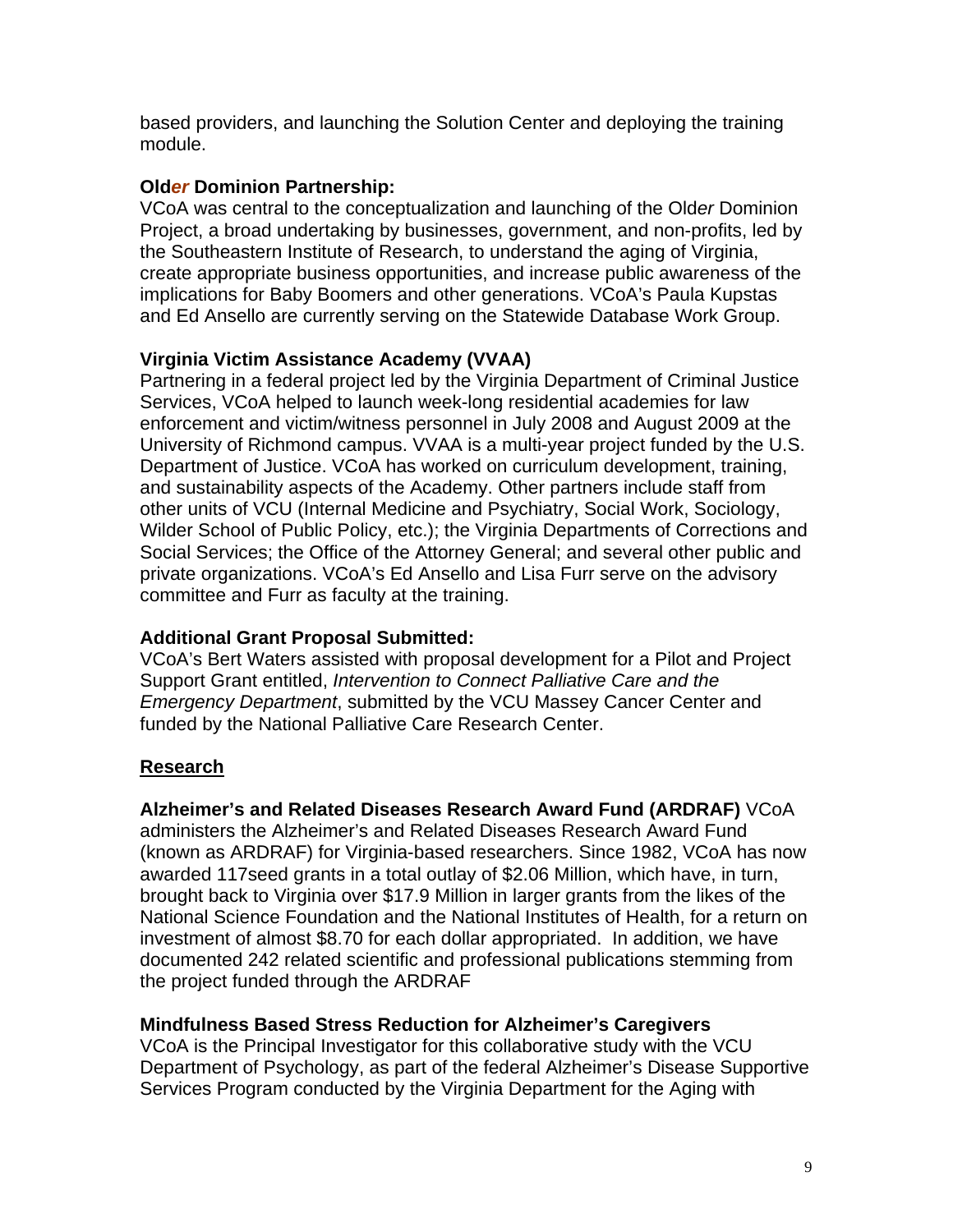funding from the U.S. Administration on Aging, DHHS (October 2008-March 2010; \$90,500). The double-blind research study is intended to evaluate the immediate and longer-term efficacy of an intervention for caregivers of persons with dementia, using measures of psychological symptoms and well-being, stress-related physiological functioning, and physical morbidity in the caregivers, as well as caregiver-patient relationship quality.

 VCoA completed a contract for the City of Richmond this past fall to evaluate the *City of Richmond Assessment Utilization and Need for Services Report.* It comprehensively examines the needs of older adults based on an anonymous survey completed by 284 respondents ages 55 and older. The analysis, posted on our website, offers an in-depth assessment of the responses and provides recommendations for how the area agency on aging and other community organizations can better meet the needs of Richmond's aging population.

# **Information and Resource Sharing**

#### **Professional Training Conferences Sponsored**

VCoA co-sponsored nine statewide conferences this fiscal year, as follows:

- *Get Connected* conference on alcohol and aging, in Richmond (September  $24<sup>th</sup>$ )
- *Looking Ahead: Promising Initiatives for a Community Response to Domestic Abuse in Later Life*, at Radford University (October 21<sup>st</sup>)
- the *Annual Conference of the Virginia Coalition on Aging*, in Richmond (November 21 $\mathrm{^{st}}$ ) ;
- the Second *Annual Conference on Geriatric Care*, in Charlottesville (February  $5^{th}$ -6<sup>th</sup>);
- The *Virginia Geriatrics Society Conference*, in Williamsburg (April 3<sup>rd</sup>-5<sup>th</sup>);
- *The Hidden Epidemic Conference* on alcohol and aging, in Richmond (April  $7^{th}$ );
- The joint conference of the Virginia Guardianship Association and the Virginia Elder Rights Coalition, in Richmond (April  $27<sup>th</sup>$ -28<sup>th</sup>);
- the 15<sup>th</sup> Annual Conference of the Virginia Coalition for the Prevention of *Elder Abuse*, in Virginia Beach (May 28<sup>th</sup>-29th); and
- *Community Supports: Caregivers and Consumers* on aging with lifelong disabilities, in Richmond (June  $8<sup>th</sup>$ ).

### **4. Research and Scholarly Activities**

Five (5) journal articles, book chapters, and scholarly reports by three staff members: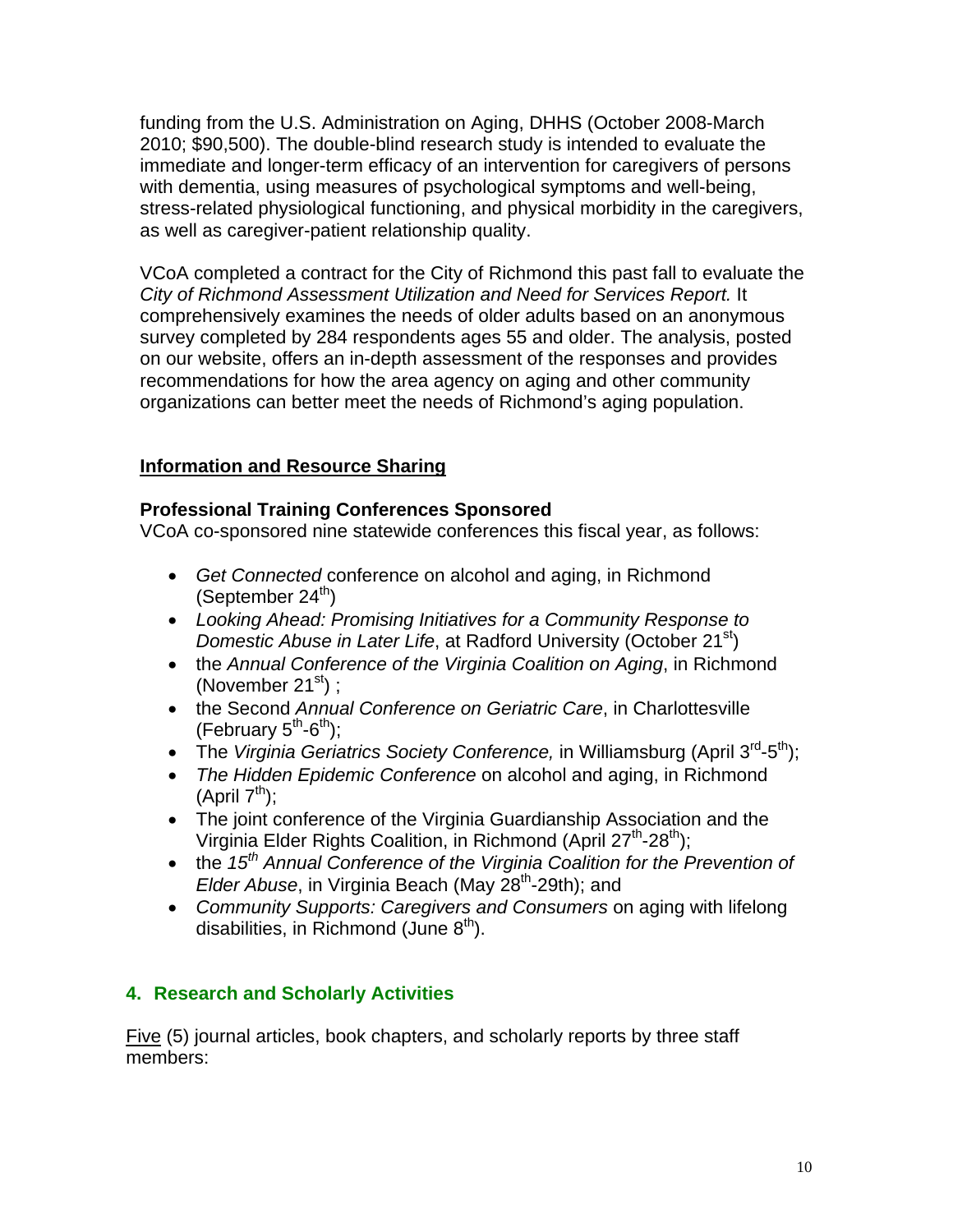Ansello, E.F. (2009). Help stamp out death in our lifetime. *Journal of Aging, Humanities, and the Arts, 3*(2), 134-139.

Coogle, C.L. (2008)*.Workplace Partners for Eldercare: A Replication Report*. (November, 2008). Prepared for Senior Connections, The Capital Area Agency on Aging. (126 pages)

 Coogle, C.L. & Hung, S. (2008). *City of Richmond Survey of Older Adults: Assessment of Utilization and Need for Services.* (December, 2008). Final Project Report prepared for the City of Richmond Senior and Special Needs Advocate, Office of the Deputy Chief Administrative Officer for Human Services. (123 pages)

 Leisey, M., Kupstas, P**,** & Cooper, A. (2009). Domestic violence in the second half of life.*Journal of Elder Abuse and Neglect,* 21(2), 141-155.

Sterns, A. A. & Ansello, E. F. (2008). Education about special aging populations: Intellectually disabled, incarcerated, and non-English speaking. In H. L. Sterns, M. A. Bernard, K. W. Schaie (Eds.), *Annual Review of Gerontology and Geriatrics, Gerontological and Geriatric Education, 28*, New York, NY: Springer.

 Eight (8) professional conference papers and presentations by four staff members (Ansello, Coogle, Furr, Waters):

### **5. Public/Community Service Activities (Community Partnerships)**

#### **Lifelong Learning Institute of Chesterfield**

VCoA is a founding sponsor of the Lifelong Learning Institute (LLI), which is housed in Midlothian, VA. Conceived and operated in partnership with the Chesterfield Board of Supervisors and Chesterfield County Public Schools since 2003, the LLI membership has now reached over 500 adults ages 50 and better. The LLI is based on the Elderhostel Institute model, which emphasizes and operates on member-driven administration and instruction. During FY 2008-09, the LLI offered a total of 315 learning experiences (courses, special events, guest lectures) that enrolled 1,814 mid-life and older learners. .

#### **Area Planning and Services Committee for Aging with Lifelong Disabilities (APSC)**

VCoA maintained its fifth consecutive year of community partnership in the APSC, a broad coalition of family caregivers and leaders across metropolitan Richmond in disabilities, health care, aging services, parks and recreation, communities of faith, and more. The APSC membership assesses needs and designs strategies to assist both those who age with lifelong disabilities, such as mental retardation and cerebral palsy, and their family caregivers. During fiscal year 2008-2009, the APSC offered community workshop on heart health with lifelong disabilities and held its annual conference, this year entitled *Community*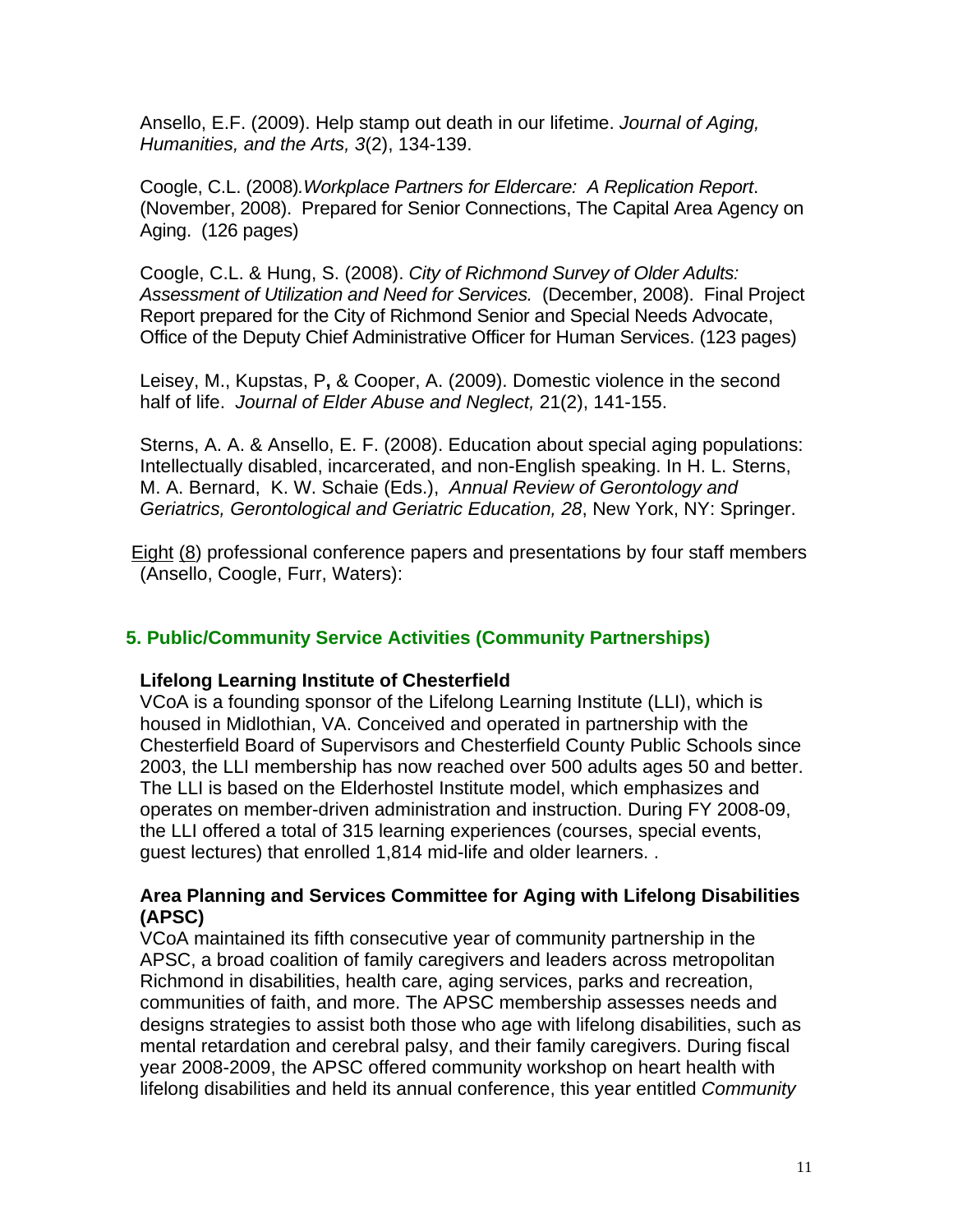*Supports: Caregivers and Consumers*, which addressed geriatric health care, pain management, autism spectrum disorders, inspiring recreation, Parkinson's Disease, assistive technology, and other topics.

#### **Senior Connections: The Capital Area Agency on Aging**

VCoA continues its partnership *Senior Connections: The Capital Area Agency on Aging* on two projects: *Workplace Partners for Eldercare* and the *Virginia Respite Care Grant,* both of which continue our collaboration with and technical assistance to this multi-jurisdictional agency serving the needs of older Virginians, as well as offering opportunities for field research on working caregivers. In the first project, VCoA assisted Senior Connections in receiving its second \$50,000.00 grant funded by the Richmond Memorial Health Foundation to improve workplace supports for caregiving employees in more than two dozen places of employment. The second project is newly funded for two years through the Virginia Department for the Aging and supports respite service scholarships to help family caregivers use adult daycare, in-home personal care, and transportation services. VCoA is developing an on-line survey and interview instrument in the first project and conducting the evaluation in both of these projects, receiving \$10,000 for the first and \$3,500 for the second, with Dr. Coogle overseeing the processes, assisted by Bert Waters.

### **City of Richmond Needs Assessment Survey of Older Adults**

We completed a contracted (\$5,000) data analysis for the City of Richmond, Office of the Deputy Chief Administrative Officer for Human services, of its recent needs assessment survey focused upon older adults. We conducted a thorough assessment of the data and published a report with findings and policy-related recommendations for the City. Drs. Coogle and Hong performed this work.

#### **Professional Assistance to Community Partnerships**

VCoA staff (noted in parentheses) contributed technical assistance, knowledge transfer, and other professional assistance in response to community need by working with many groups, including the following 14 organizations and groups:

- Area Planning and Services Committee (APSC) (Ansello)
- Central Virginia Task on Domestic Violence in Later Life (Kupstas, Furr, Ansello)
- Chesterfield Council on Aging (Ansello)
- Equality Virginia's Anti Violence Project (Furr)
- Lifelong Learning Institute of Chesterfield (Board of Directors) (Stephan, Ansello)
- National Association on Mental Illness (NAMI) of Central Virginia (Kupstas)
- Richmond Fatality Review (Furr)
- Richmond Peace Education Center (Furr)
- Shepherd's Center of Richmond (Ansello)
- Virginia Arthritis Action Coalition (Executive Committee) (Ansello)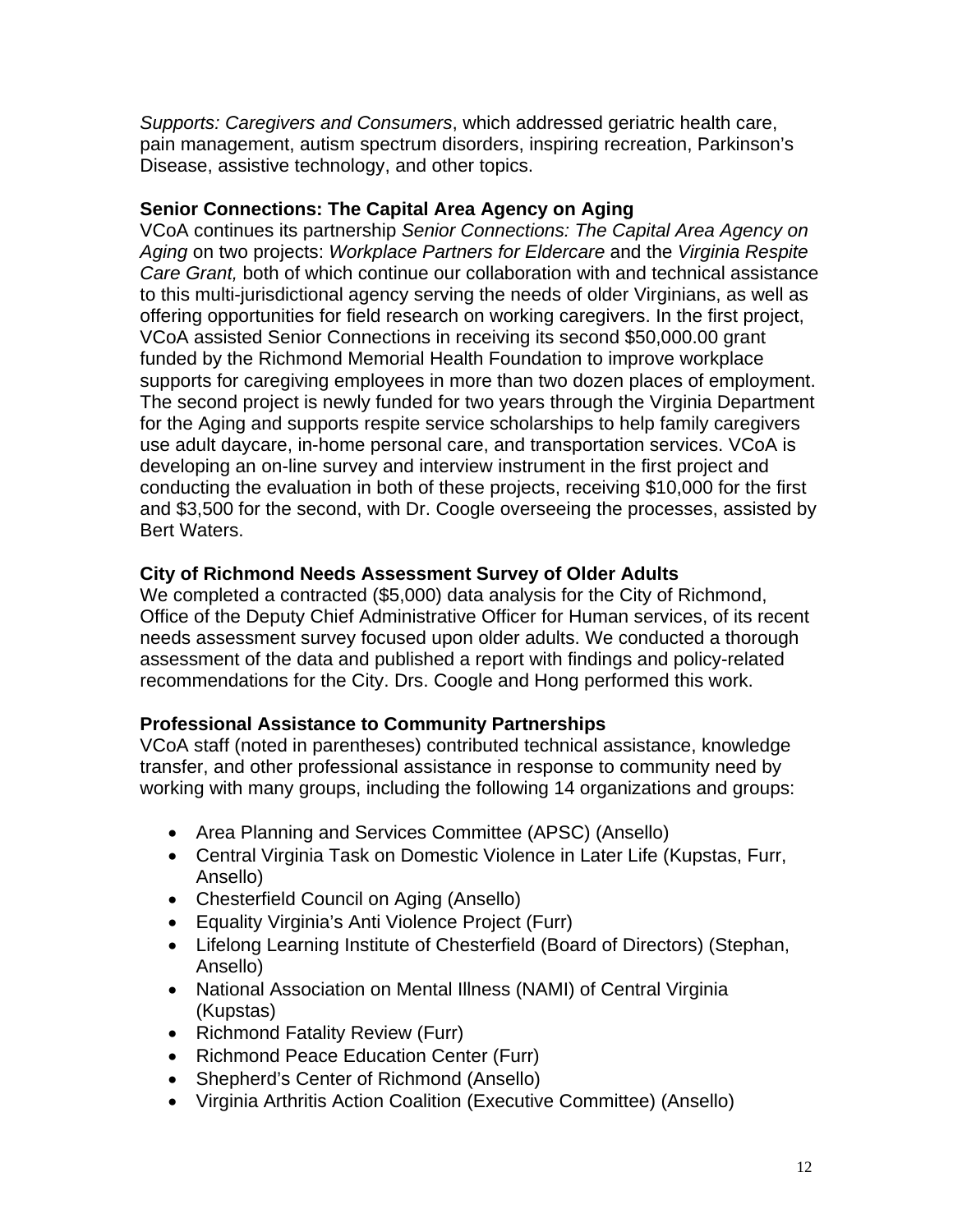- Virginia Coalition for the Aging (Board of Directors) (Kupstas)
- Virginia Coalition for the Prevention of Elder Abuse (Board of Directors) (Ansello, Furr)
- Virginia Culture Change Coalition (long-term care reform) (Steering Committee) (Waters)
- Virginia Sexual and Domestic Violence Action Alliance (Governing Board) and its Wild Women of Wisdom Task Force (Furr, Kupstas)

# **6. International Activities**

VCoA has been collaborating with colleagues within the Nippon Care-Fit Service Association (a Japanese non-profit), the World Health Organization (WHO) of the United Nations, several universities in the United States, Japan, India, Asia, and Europe, the Association for Gerontology in Higher Education, and others in a continuing initiative to introduce gerontology curricula into higher education across Southeast Asia. VCoA was involved centrally in international gerontology synthesis conferences in Tokyo in 2004 and Okinawa in 2007 which brought together researchers, educators, policy makers, clinicians and others in order to help establish gerontology in Asian nations. VCoA is engaged in efforts to introduce a re-envisioned, culturally sensitive gerontology curriculum into India. Dr. Ansello delivered the Keynote Address at the International Gerontology Synthesis Conference, Andhra University, Andhra Pradesh, India, in March 2009.

### **7. Important Challenges in Fiscal Year 2008-2009**

- VCoA experienced both reduced appropriations from the General Assembly and a decrease in enrollments in our Elderhostel programs, both reflecting the economic decline across the nation. This decline produces less tax revenue for the Commonwealth, hence lowered appropriations to state entities such as VCoA, and fewer travelers to educational programs like Elderhostel. VCoA has undertaken many steps to reduce the costs of our various educational programs and has instituted a number of efficiencies to try to continue to be as effective as possible in all of our operations.
- VCoA has had to reduce the scope of both the ARDRAF seed grant program and the GTE training program. We have sought and secured more affordable lodging rates for our Elderhostel programs. We have assessed and, where possible, reduced expenses for instruction and travel in our Elderhostel programs.

#### **8. Objectives for Fiscal Year 2009-2010**

The following outline of six objectives for 2009-2010 is organized according to our legislated mandates of interdisciplinary studies, research, and information